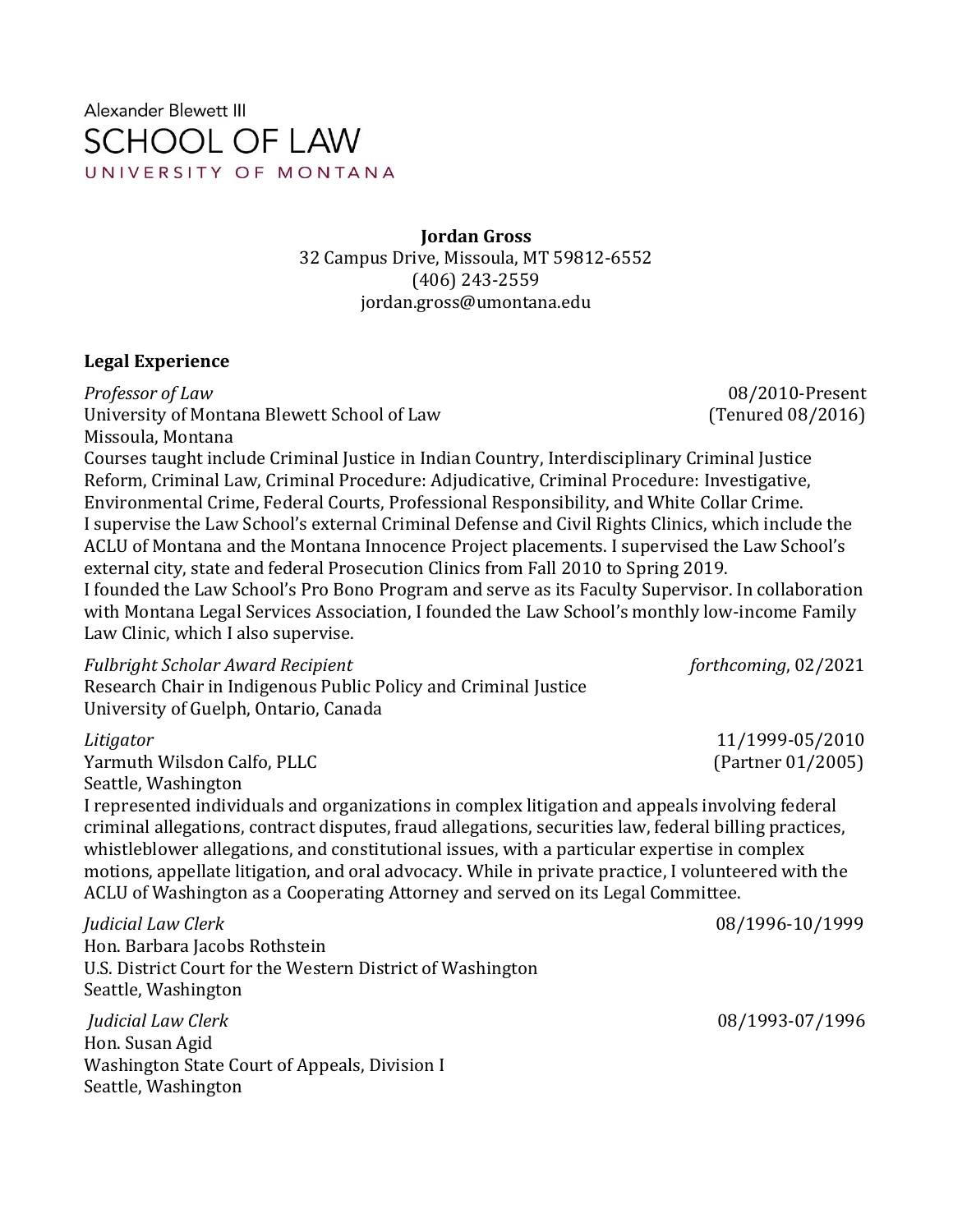# **Education**

Howard University School of Law, J.D., *cum laude*, 1993 Honors:

Merit Scholar, 1990-93 National Dean's List, 1992-93

Employment, Activities, and Societies: Research Assistant to Professor Andrew E. Taslitz Intern, Ayuda Clinica Legal Latina, Washington, D.C Howard Law Journal, staff member Organization of Women Law Students, founding member and co-chair Public Interest Law Society

University of Washington, B.A. Political Science, 1989; B.A. English Literature, 1989

Balboa High School, Panama City, Republic of Panama, 1983

#### **Admissions to practice**

State Bar of Montana United States Supreme Court United States Court of Appeals for the Ninth Circuit United States District Court for the District of Montana United States District Court for the Western District of Washington

#### **Languages**

Proficient in written and spoken Spanish

#### **Community Service**

- Law School Low Income Family Law Clinic, Founder, Attorney Volunteer & Supervisor, 2016-Present
- Fourth Judicial District DUI Treatment Court Steering Committee, November 2018-Present
- State Bar of Montana Ethics Committee (by appointment), March 2019-Present
- Montana Innocence Project, Board of Directors, August 2019-Present
- Western Montana Bar Association Pro Bono Committee, 2010-2019
- Montana Legal Services Association, Board of Trustees, 2016-May 2019
- Montana Law Student Pro Bono Award Committee, 2014-2018

#### **University of Montana Service**

- Admissions Review Committee, 2011-Present
- President's International Council (formerly UM Internationalization Committee), 2019- Present
- Justice, Policy and Public Service Transdisciplinary Community of Excellence, Steering Committee, 2019-Present
- Academic Conduct Board, 2012-2017
- University Appeals Committee, 2011-2014
- University Conduct Board, 2011-2013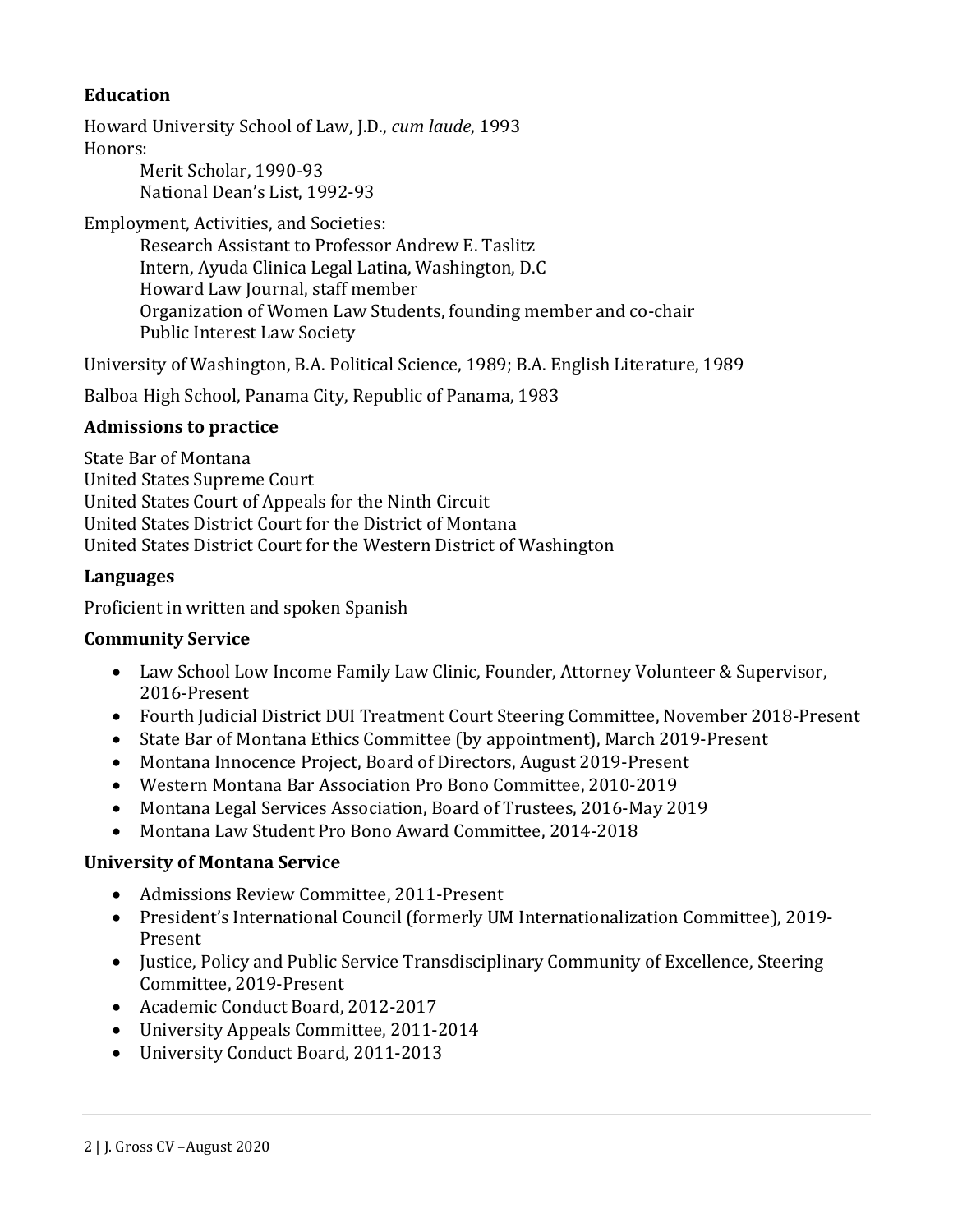## **Law School Service**

- Judicial Clerkship Committee, Spring 2011-Present
- Faculty Co-Advisor, Criminal Law Group, Fall 2012-Present
- Honor Code Counsel, Fall 2016-Present
- Faculty Supervisor, Pro Bono Program, 2018-Present
- Chair, Faculty Perquisites & Merit Pay Review Committee, Fall 2019-Present; member Fall 2011-Spring 2014
- Curriculum Committee (*formerly Clinical and Curriculum*), Fall 2012-Spring 2013; Fall 2014-Spring 2017; Fall 2018-Present
- Independent Study Sub-Committee of Curriculum Committee, 2014-2017; Fall 2018-Fall 2019
- Ad Hoc Grade Appeal Committee, January 2019
- Faculty Development Committee, Fall 2012-Spring 2013; Fall 2015-Spring 2018
- Promotion and Tenure Committee, Fall 2015-Spring 2018
- Chair, Ad Hoc Committee on Assessment and Transparency, 2011-2014
- Pro Bono Committee, Fall 2011-Spring 2012
- Ad Hoc Committee on Character and Fitness, Fall 2011-Spring 2012
- Library, Technology & Facilities Committee (*formerly Library & Technology*), Fall 2011- Spring 2012; Fall 2013-Spring 2014
- Honor Code Committee, Fall 2010-Spring 2011

## **Publications**

## Law Review Articles

*Pretrial Justice in Out-of-the-Way Places – Including Rural and Tribal Jurisdiction in the Bail Reform Conversation*, work in progress

*Taking Stock: Open Questions, New Provisions, and Unfinished Business Under the TLOA and VAWA 2013 Amendments to the Indian Civil Rights Act,* work in progress

*Incorporation by Any Other Name? A Comparative Analysis of Congress' Federalization of Tribal Court Criminal Procedure under the Indian Civil Rights Act with the Supreme Court's Regulation of State Courts under the Fourteenth Amendment,* forthcoming*,* 109 Kentucky L.J. (2020)

*Devil Take the Hindmost – Reform Considerations for States with a Constitutional Right to Bail*, 52(4) Akron Law Review 1043 (2018)

*Through a Federal Habeas Corpus Glass, Darkly – Who Is Entitled to Effective Assistance of Counsel In Tribal Court and How Will We Know If They Got It?* 42 American Indian Law Review, Univ. of Oklahoma 1 (2017)

*VAWA 2013'S Right to Appointed Counsel in Tribal Court Proceedings – A Rising Tide That Lifts All Boats or a Procedural Windfall for Non-Indian Defendants?* 67 Case Western Reserve Law Review 379 (2016)

*Let the Jury Fit the Crime: Increasing Native American Jury Pool Representation in Federal Judicial Districts with Indian Country Criminal Jurisdiction*, 77 Montana Law Review 281 (2016)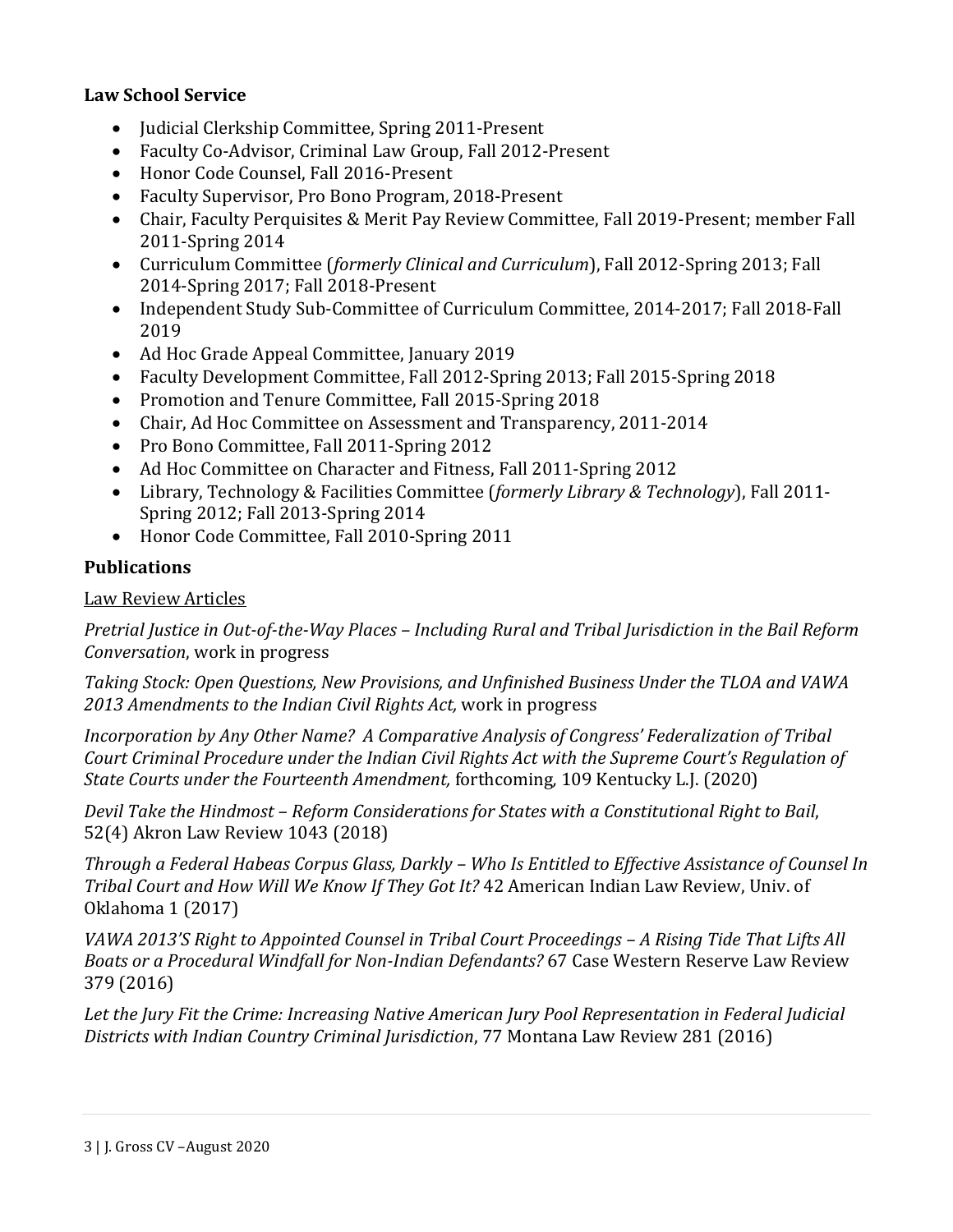*The Upside Down Mississippi Problem: Addressing Procedural Disparity Between Federal and State Criminal Defendants as the Federalization, Nationalization and Standardization Tide Recedes*, 38 Hamline L. Rev. 1 (2015)

*An Ounce of Pretrial Prevention is Worth More Than a Pound of Post-Conviction Cure: Untethering Federal Pretrial Criminal Procedure From Due Process Standards of Review*, 18 Berkeley J. Crim. L. (2013)

*If Skilling Can't Get a Change of Venue, Who Can? Salvaging Common Law Implied Bias Principles from the Wreckage of the Constitutional Pretrial Publicity Standard*, 85 Temp. L.R. 575 (2013). [Excerpt reprinted in: Alisa Smith, LAW, SOCIAL SCIENCE, AND THE CRIMINAL COURTS (2nd ed. 2020), at 309]

A Reasonable Expectation of Privacy? Homelessness and the Fourth Amendment - State v. Mooney, Student Note, 36 Howard Law Journal 75 (1993)

Book Chapter

Ethical Considerations in Environmental Crime Prosecution and Defense, ISSUES OF LEGAL ETHICS IN THE PRACTICE OF ENVIRONMENTAL LAW (ABA 2017)

# **Awards and Commendations**

Garlington, Lohn & Robinson Faculty Merit Teaching Award 2020 – *recognizing excellence in teaching*

University of Montana Faculty Merit Award 2012, 2014 & 2018 – *recognizing outstanding institutional performance*

Margery Hunter Brown Faculty Merit Award 2018 – *recognizing spirit of professionalism and professorial qualities for which Margery Hunter Brown was known*

Law School Merit Award 2017 – *recognizing outstanding service to the School of Law*

2016 Graduation Luncheon Speaker & Graduation Ceremony Reader – *selected by student vote; akin to "Teacher of the Year" Award*

Robert and Pauline Poore Law Faculty Service Award 2016 – *recognizing service to the profession and the public that is particularly noteworthy*

James C. Garlington Teaching Award 2015 – *recognizing excellence in teaching*

Thomas H. and Ann Boone Law Faculty Scholarship Award 2014 – *recognizing excellence in scholarship*

University of Montana School of Law Advanced Trial Advocacy Program Certificate of Participation and Appreciation 2014 – *recognizing dedication and invaluable service as a faculty member*

Native American Law Students Association Excellence in Teaching Award 2014 – *recognizing efforts to significantly incorporate Indian Law concepts throughout teaching*

Margery Hunter Brown Faculty Merit Award 2013 – *recognizing spirit of professionalism and professorial qualities for which Margery Hunter Brown was known*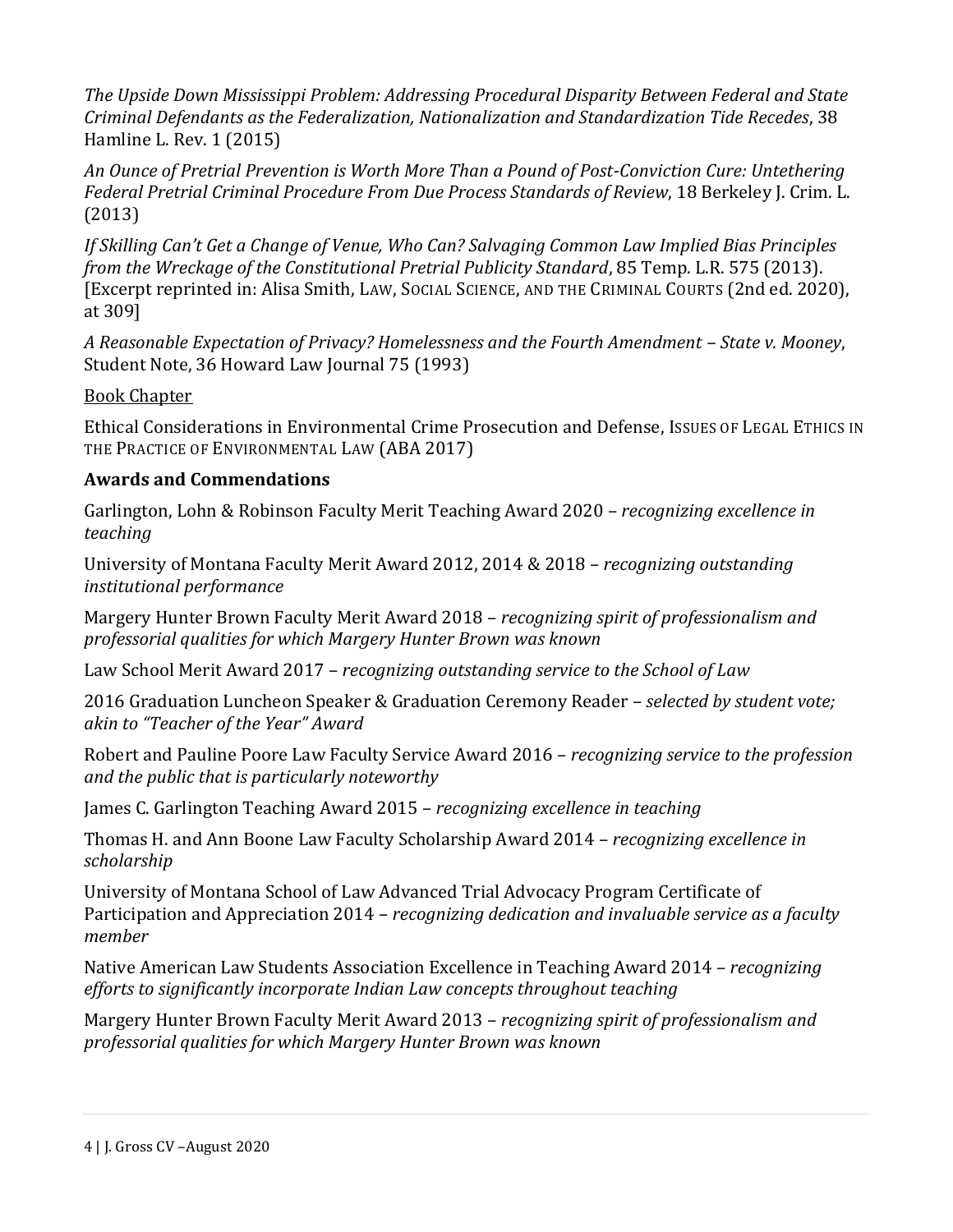# **Presentations & Public Appearances (selected)**

*Ethical Considerations for Family Law Attorneys*, Montana Bar Association Family Law Section Webinar, April 17, 2020

*Ethics in Pro Bono*, Montana Legal Services Association Webinar, March 11, 2020

*Pretrial Detention and Mass Incarceration*, Panelist – National Lawyers Guild Week Against Mass Incarceration, University of Montana School of Law, March 3, 2020

*Criminal Justice in Indian Country, featuring Fort Peck Tribal Court Chief Judge FourStar,* Panelist – Native American Law Students Association Forum, University of Montana School of Law, November 18, 2019

*Meeting our Pro Bono Responsibilities Under the Montana Rules of Professional Conduct,* Coorganizer and Presenter – United States District Court, Federal Bar Association & Law School Power Act Event, Missoula, August 2, 2019

*Women and the Legal Profession –* Montana New Leadership 2019, Missoula, June 25, 2019

*Case Introduction –* Montana Supreme Court 2019 Law Day Oral Argument, Missoula, April 18, 2019

*Ethics in Criminal Defense* – Montana Association of Criminal Defense Lawyers and Office of Public Defense, Bozeman, September 22, 2018

*What's Going On with Bail Reform?* – University of Montana School of Law, Missoula September 20, 2018; video available at: <https://www.youtube.com/watch?v=sQL9Tsbi43w>

*Government Lawyer Ethics: Client-Constituent Communications* – Montana Municipal Interlocal Authority, Jim Tillotson Service Program, Billings, May 11, 2018

*Case Introduction –* Montana Supreme Court 2018 Law Day Oral Argument, Bozeman, April 5, 2018

*Pro Bono Ethics* – Montana Legal Services Association Webinar, March 21, 2018

*Fact, Fiction and Unintended Consequences in Criminal Justice Reform – University of Montana* Community Lecture Series, Missoula, March 13, 2018

*Ethics for the Government Lawyer –* Montana League of Cities and Towns, Great Falls, September 29, 2017

*Ethics in Criminal Defense –* Montana Association of Criminal Defense Lawyers and Office of Public Defense, Missoula, September 23, 2017

*Know Your Rights,* Panelist – Associated Students of the University of Montana Community Forum, Missoula, April 27, 2017

*Incorporating Pro Bono Into Practice,* Panelist – Montana Public Interest Law Coalition, Missoula, April 27, 2017

*New Rules: From Technology to Harassment and Discrimination, What You Do Not Know Can Hurt You* – State Bar of Montana 2017 Annual Ski & CLE, Big Sky, January 14, 2017

*What's a Judge to Do? Pro Se Litigants & Incompetent Counsel - Ethics and Best Practices* – Montana Judges' Association Fall Conference, Polson, October 7, 2016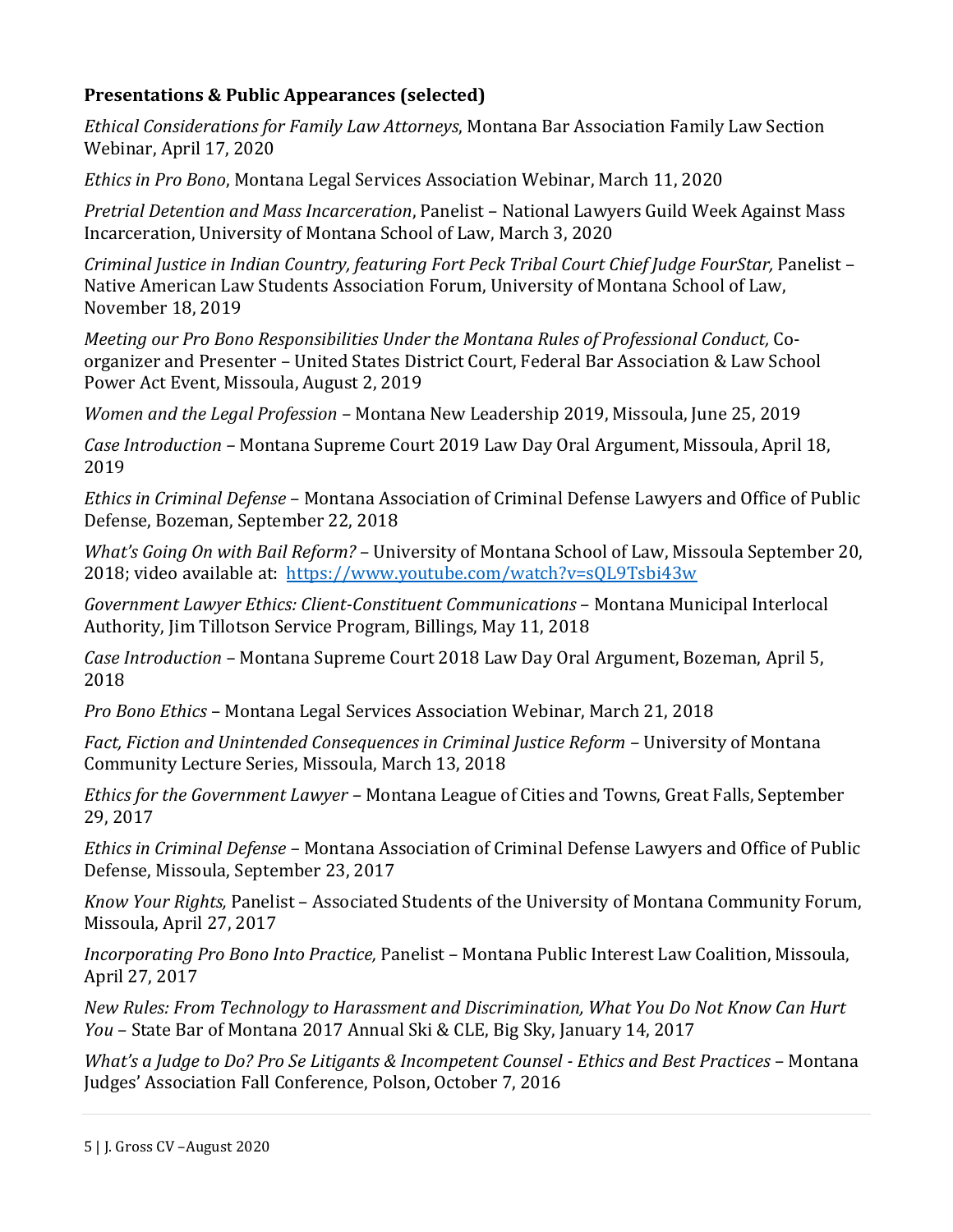*Rules and Best Practices of Limited Scope Representation* – CASA CLE, Kalispell April 13, 2016

*Limited Scope Representation* – Montana Legal Services Association, Webinar January 29, 2016

*Career Discussion*, Facilitator – Women's Law Caucus, September 2015

*Mentoring and Supervising in Trial Practice: Ethical Rules and Responsibilities* – Montana Trial Lawyers' Association 2015 Annual Convention, Missoula

*Ethics of Mentoring* – Montana Legal Services Association and State Bar of Montana, Webinar April 2015

*Ethics of Limited Scope, Pro Bono, and Modest Means*, Panelist – State Bar of Montana, New Lawyers Section Annual Toolkit CLE, University of Montana School of Law, April 2015

*Pro Bono Ethics* – National Association of Pro Bono Professionals, Executive Committee, Webinar March 2015

*Ethics Update* – Road Show CLE, Yellowstone Area Bar Association, Billings, February 2015

*Women in the Law*, Moderator – Criminal Law Student Group, October 2014

*Limited Scope Representation*, Panelist – State Bar of Montana Bankruptcy Section, Missoula, September 2014

*Search and Seizure Update* – Montana Judges' Association 2014 Annual Conference, Helena

*Entity and Supervisory Ethics* – Clinical Supervisors Meeting, University of Montana School of Law, February 2014

*Representing the Low-Income Family Law Client in Montana: Ethical Considerations* – Montana Legal Services Association, Webinar March 2014

*CLE for a Cause – Substance Abuse & Mental Illness* – State Bar of Montana, Missoula, March 2013

*Views from the Bench*, Moderator – Judicial Ethics Panel, Spring 2012 Reunion CLE, University of Montana School of Law

Alcohol Abuse and Addiction in the Legal Profession: Case Studies and Resources – State Bar of Montana, Helena, May 2012

*Ethical Responsibilities of Supervisory Lawyers* – 2011 Clinical Supervisors Meeting, University of Montana School of Law

*Civil and Criminal Enforcement of Environmental Law*, Organizer and Co-instructor – University of Montana School of Law, October 2011

*Social Media and Legal Ethics: What Lawyers Should Know About Communicating, Advertising and Socializing on the Internet* – State Bar Women Lawyers Section 2011 Annual Meeting, Chico Hot Springs

*You Are Your Brother's/Sister's Keeper: Responsibility for Impaired Lawyers under the Rules of Professional Conduct* – Montana Defense Trial Lawyers 2011 Annual Meeting, Missoula

*High Tech Ethics: Meeting the Duties of Competence, Communication, and Confidentiality in the Digital World* – Montana Defense Trial Lawyers 2011 Annual Meeting, Missoula